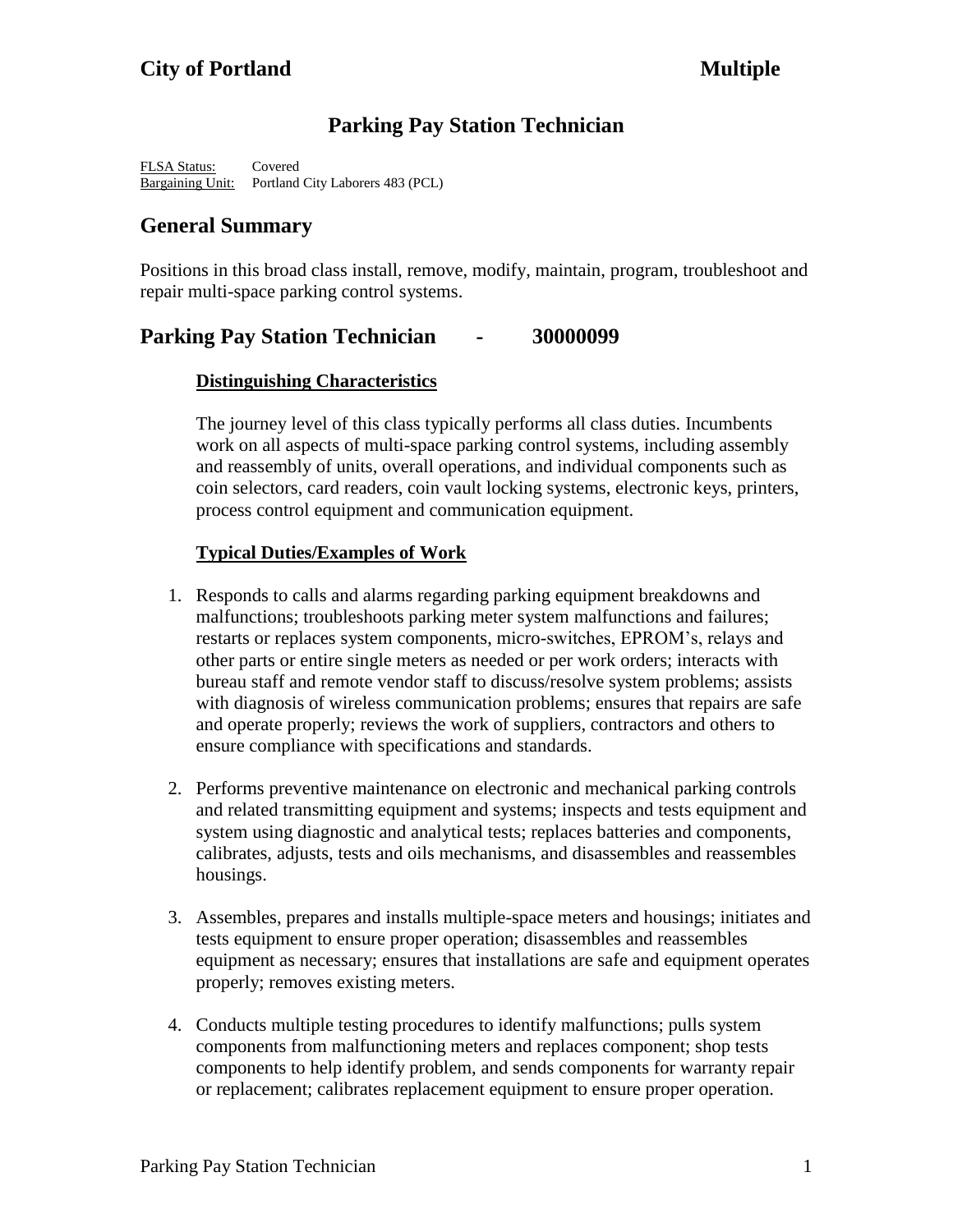- 5. Upgrades meter systems; performs on-street programming of a variety of system component functions from reprogramming time limits and parking rates to installing and verifying complex system changes to multi-space parking meter systems; tests and verifies functionality of system programming.
- 6. Performs coin collections on damaged or malfunctioning meters and delivers proceeds to counting house provides support to collections staff by correcting coin collection system problems identified during collection process; Maintains security of meter locks and keys and of assigned credit card; tests electronic payment card and coin functions for proper operation; complies with security policies and procedures.
- 7. Maintains detailed electronic records, transaction log, preventive maintenance log, part inventory and time sheet; performs queries and produces reports from multiple databases; analyzes and interprets data to determine individual meter or meter system performance; downloads data terminals to database; carries out all required safety and reporting procedures.
- 8. Monitors system functional performance; identifies deficiencies and potential improvements and corrections; provides input to suppliers and management regarding modifications and enhancements to improve system performance; tests and evaluates new models and equipment and system upgrades and modifications to assess functionality within the City's on-street parking control system.
- 9. As assigned, directs work of crews or work groups; responsible for worker safety, review of work, training and guidance in duties; trains/assists new employees.
- 10. Drives a van or other vehicles to transport materials, tools, equipment, other employees to meter locations and other work sites; operates forklift and other lifting devices.
- 11. Assists on-street customers in performing transactions and understanding parking regulations.
- 12. Performs related duties as assigned.

## **Required Knowledge, Skills and Abilities**

**Knowledge of**: characteristics and capabilities of electronic and mechanical multi-space parking meters, parts and components; procedures for installation, operation, troubleshooting, repair, programming, maintenance, handling and storage of parking meters; operation and use of hierarchical electronic key systems; tools, instruments, devices, and equipment used when working on parking meters; standards of metered parking zones, traffic and parking signage; basic knowledge of parking enforcement standards and the City's overall on-street parking system; standard computer applications (MS Office); web-based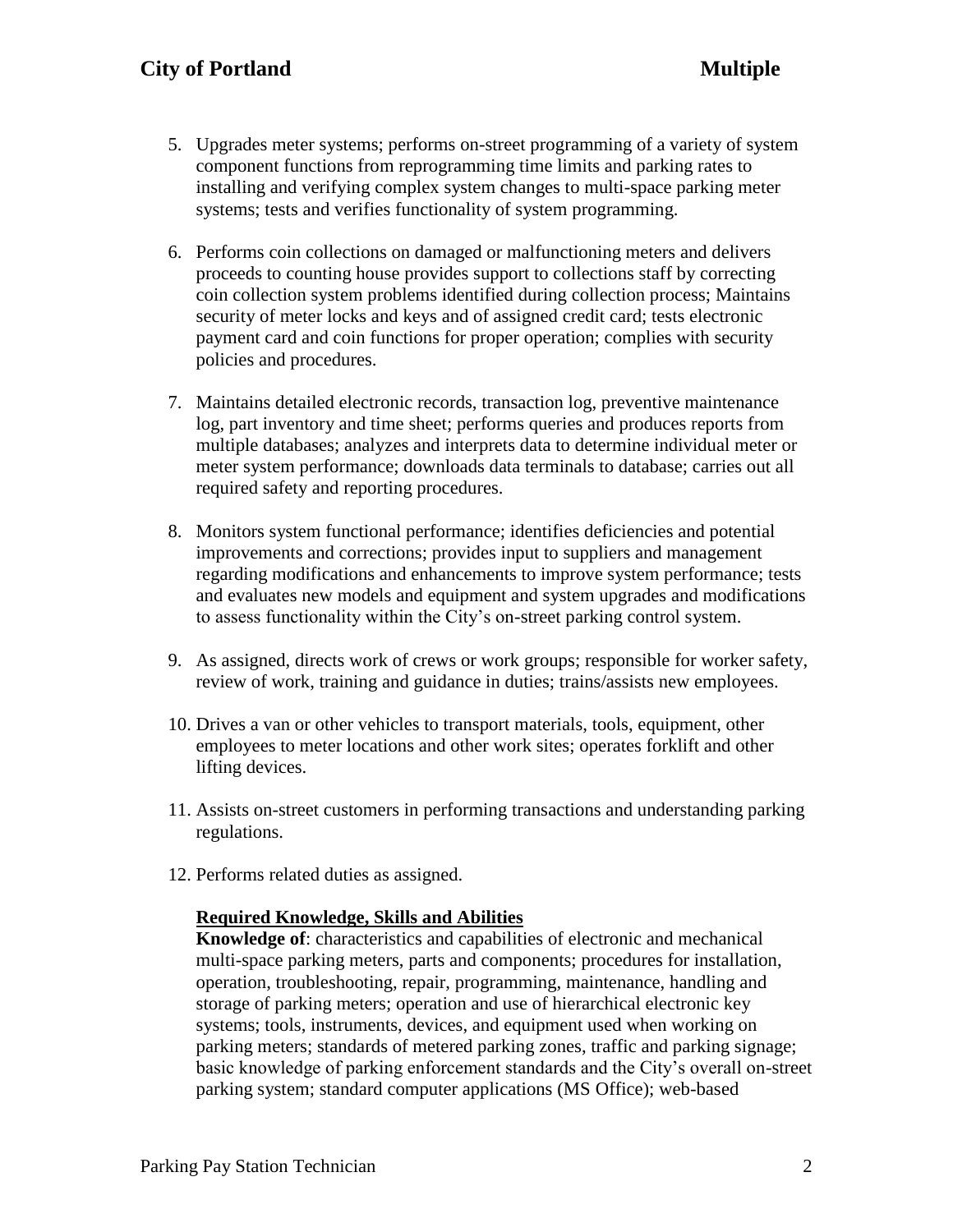# **City of Portland Multiple**

inventory work management database systems; security practices and procedures needed to safeguard system revenue, sensitive equipment and materials.

**Ability to**: analyze data generated by the system and assess the integrity of that data; research information as necessary to troubleshoot effectively; interpret diagrams and instructions for parking control installations and modifications; perform precise measurements and arithmetic including multiplication, division fractions, decimals and conversions; observe system operation to detect location of errors, including visual and auditory observation; effectively manipulate small parts and perform fine inspection and assembly tasks; communicate effectively; establish and maintain effective working relationships with co-workers, vendors and service providers; work productively in a team; interact appropriately with the public.

**Skill in**: repairing, troubleshooting, maintaining, and installing parking meter components, process control equipment and related electronic and communications devices; operation of specialized programming and testing equipment; operating lifting devices.

#### **Special Requirements**

Valid state driver's license.

Training and vendor certification to perform work on all products under warranty.

### **Classification History:**

Adopted: 2-03-99: Class created as a result of DCTU Classification and Compensation Study 1998-99. This class is composed of the following classes: 1250 Parking Meter Tech Adopted 10-16-75, Revised 02-28-80, 06-05-89 Revised 04-04-97

Revised: Nov 2005 Duties updated to reflect new technology for single-space meters and the implementation of multi-space meter systems.

Revised: July 1, 2008 Title change from Parking Meter Tech June 2009 - Change Job Class number from 1250 to 30000099, due to system change.

Revised: 7-1-17 Union changed from DCTU to PCL

## **Parking Pay Station Technician, Lead - 30000100**

### **Distinguishing Characteristics**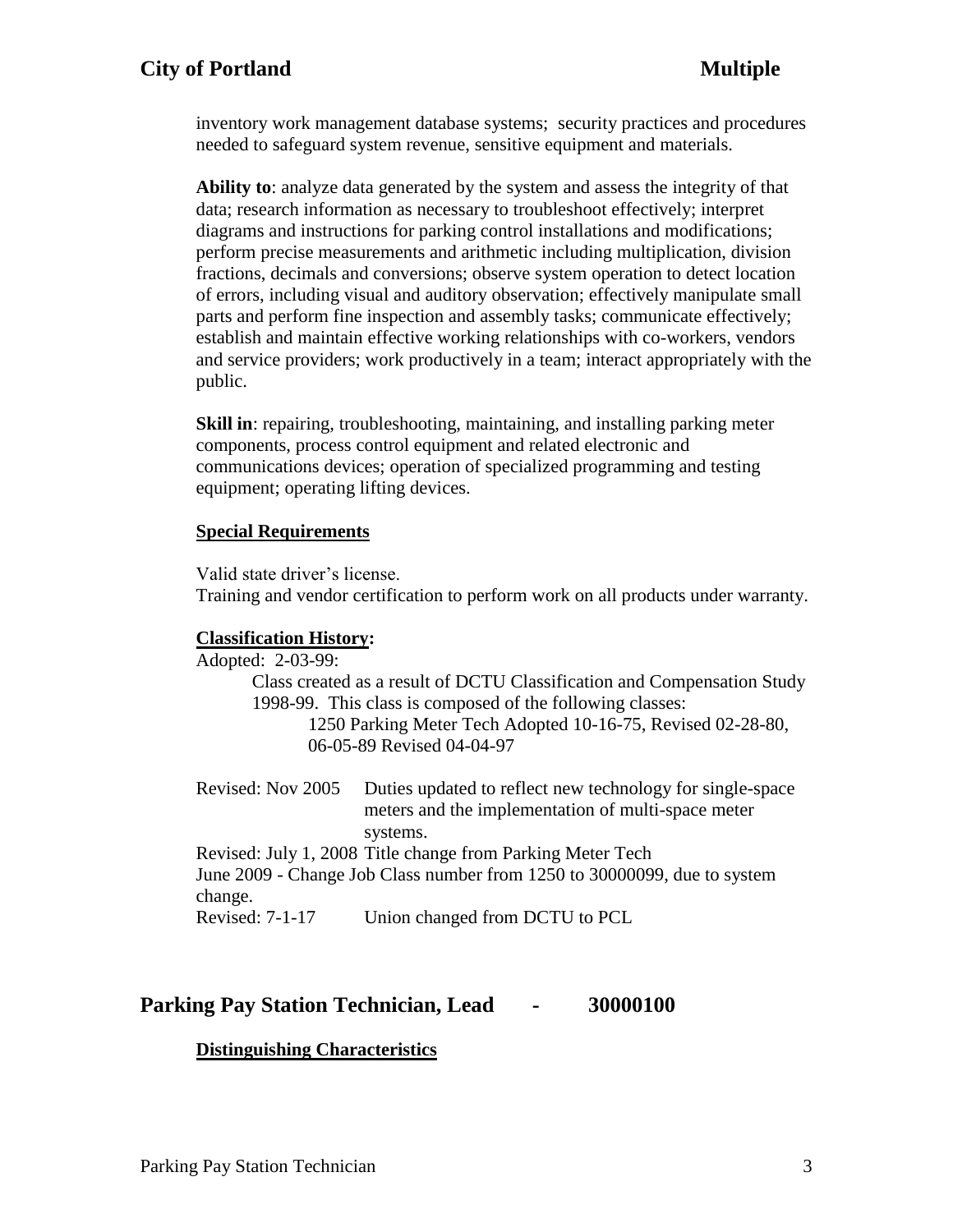The lead level of this class typically performs all class duties and in addition serves as a lead worker. It is distinguished from the Parking Pay Station Technician class by the lead assignment and for the responsibility for testing and troubleshooting more sophisticated programing codes and diagnosing complex software problems Note: This is a premium pay class for assignment of lead duties. Employees do not accrue seniority or obtain status in this class. Employee is assigned from a base class.

## **Typical Duties/Examples of Work**

- 1. Plans, schedules and coordinates work; determines resource needs of work group; directs work of crews or work groups; coordinates work with other crews or work groups.
- 2. Uses computer applications to organize and record work and to maintain asset inventory information.
- 3. Reviews the work of and provides training and guidance to assigned staff.
- 4. Serves as lead field tester for new software updates including meter rate program changes; tests programing corrections and makes recommendations to software vendors to address errors; transmits data to or results to the vendor for analysis and documentation.
- 5. Develops detailed written procedures and step-by step instructions for use by the Parking Pay Station Technician to upload corrected programs; provides technical expertise and guidance to other Parking Pay Station Technicians regarding installation, maintenance, troubleshooting, repair, operation, or upgrade of the meters; develops protocols and procedures, and provides training to co-workers for installing software upgrades and rate changes.
- 6. Performs related duties as assigned.

# **Required Knowledge, Skills and Abilities**

Knowledge of: principles and practices of effective leadership, parking meter hardware and software installation, maintenance, troubleshooting, repair and operations, back-of-house software system and data management

Ability to: schedule and assign the work of others; analyze data from asset inventories and work management system to plan and organize work, analyze electronic equipment and understand complex formats and meter programs; detect and diagnose malfunctions.